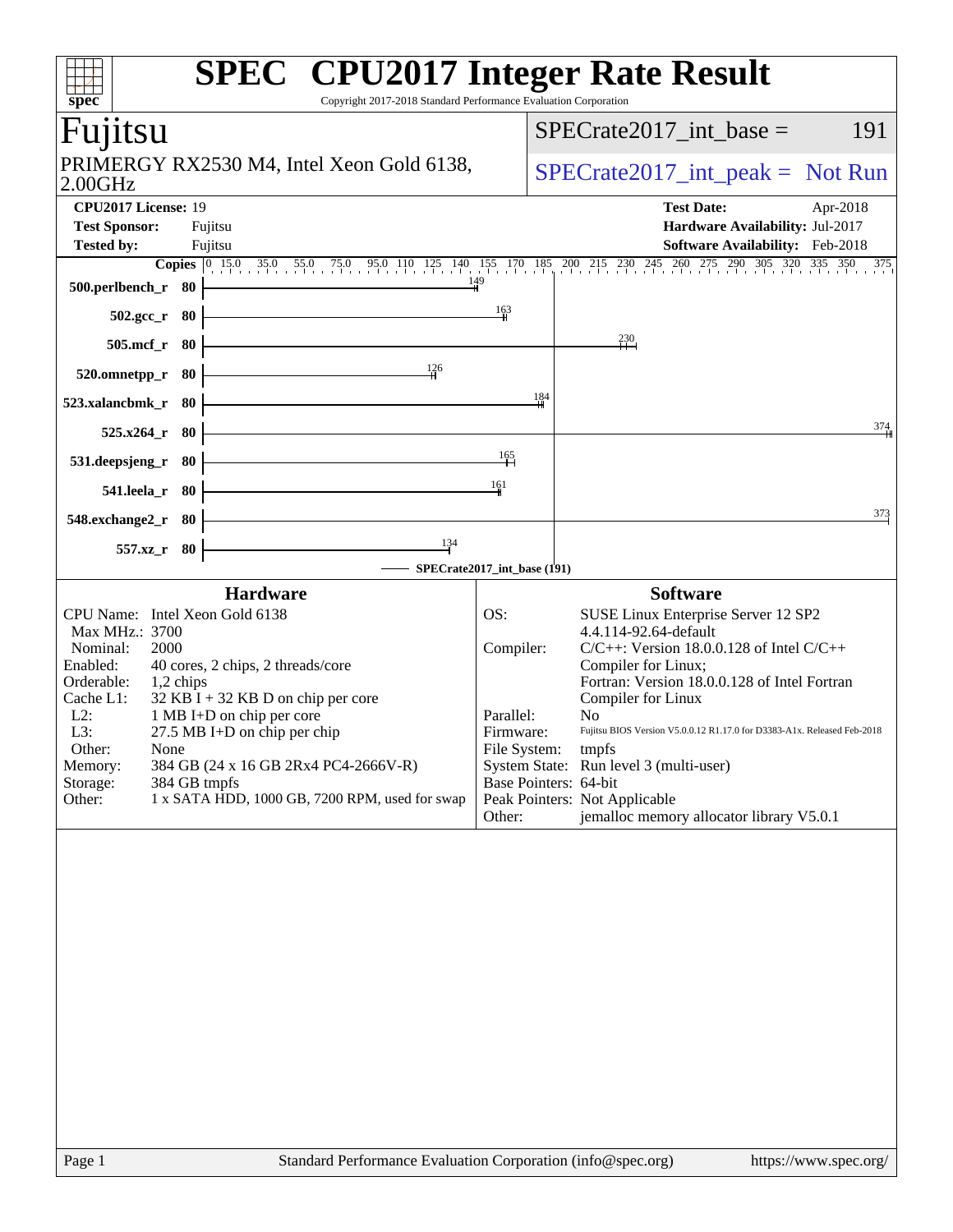Copyright 2017-2018 Standard Performance Evaluation Corporation

### Fujitsu

#### 2.00GHz PRIMERGY RX2530 M4, Intel Xeon Gold 6138,  $\big|$  [SPECrate2017\\_int\\_peak =](http://www.spec.org/auto/cpu2017/Docs/result-fields.html#SPECrate2017intpeak) Not Run

 $SPECTate2017\_int\_base = 191$ 

**[CPU2017 License:](http://www.spec.org/auto/cpu2017/Docs/result-fields.html#CPU2017License)** 19 **[Test Date:](http://www.spec.org/auto/cpu2017/Docs/result-fields.html#TestDate)** Apr-2018 **[Test Sponsor:](http://www.spec.org/auto/cpu2017/Docs/result-fields.html#TestSponsor)** Fujitsu **[Hardware Availability:](http://www.spec.org/auto/cpu2017/Docs/result-fields.html#HardwareAvailability)** Jul-2017 **[Tested by:](http://www.spec.org/auto/cpu2017/Docs/result-fields.html#Testedby)** Fujitsu **[Software Availability:](http://www.spec.org/auto/cpu2017/Docs/result-fields.html#SoftwareAvailability)** Feb-2018

### **[Results Table](http://www.spec.org/auto/cpu2017/Docs/result-fields.html#ResultsTable)**

|                                             | <b>Base</b>   |                |       |                |            |                | <b>Peak</b> |               |                |              |                |              |                |              |
|---------------------------------------------|---------------|----------------|-------|----------------|------------|----------------|-------------|---------------|----------------|--------------|----------------|--------------|----------------|--------------|
| <b>Benchmark</b>                            | <b>Copies</b> | <b>Seconds</b> | Ratio | <b>Seconds</b> | Ratio      | <b>Seconds</b> | Ratio       | <b>Copies</b> | <b>Seconds</b> | <b>Ratio</b> | <b>Seconds</b> | <b>Ratio</b> | <b>Seconds</b> | <b>Ratio</b> |
| 500.perlbench_r                             | 80            | 853            | 149   | 857            | 149        | 863            | 148         |               |                |              |                |              |                |              |
| $502.\text{sec}$                            | 80            | 688            | 165   | 694            | <u>163</u> | 695            | 163         |               |                |              |                |              |                |              |
| $505$ .mcf r                                | 80            | 549            | 235   | 562            | 230        | 569            | 227         |               |                |              |                |              |                |              |
| 520.omnetpp_r                               | 80            | 830            | 126   | 833            | 126        | 843            | 124         |               |                |              |                |              |                |              |
| 523.xalancbmk r                             | 80            | 457            | 185   | 459            | 184        | 464            | 182         |               |                |              |                |              |                |              |
| 525.x264 r                                  | 80            | 374            | 374   | 377            | 372        | 375            | 374         |               |                |              |                |              |                |              |
| 531.deepsjeng_r                             | 80            | 541            | 169   | 555            | 165        | 556            | 165         |               |                |              |                |              |                |              |
| 541.leela r                                 | 80            | 819            | 162   | 824            | <b>161</b> | 826            | 160         |               |                |              |                |              |                |              |
| 548.exchange2_r                             | 80            | 563            | 372   | 562            | 373        | 562            | 373         |               |                |              |                |              |                |              |
| 557.xz r                                    | 80            | 644            | 134   | 645            | 134        | 646            | 134         |               |                |              |                |              |                |              |
| $SPECrate2017$ int base =<br>191            |               |                |       |                |            |                |             |               |                |              |                |              |                |              |
| $SPECrate2017$ int peak =<br><b>Not Run</b> |               |                |       |                |            |                |             |               |                |              |                |              |                |              |

Results appear in the [order in which they were run](http://www.spec.org/auto/cpu2017/Docs/result-fields.html#RunOrder). Bold underlined text [indicates a median measurement](http://www.spec.org/auto/cpu2017/Docs/result-fields.html#Median).

### **[Submit Notes](http://www.spec.org/auto/cpu2017/Docs/result-fields.html#SubmitNotes)**

 The numactl mechanism was used to bind copies to processors. The config file option 'submit' was used to generate numactl commands to bind each copy to a specific processor. For details, please see the config file.

### **[Operating System Notes](http://www.spec.org/auto/cpu2017/Docs/result-fields.html#OperatingSystemNotes)**

 Stack size set to unlimited using "ulimit -s unlimited" Set Kernel Boot Parameter: nohz\_full=1-79 Set CPU frequency governor to maximum performance with: cpupower -c all frequency-set -g performance Set tmpfs filesystem with: mkdir /home/memory mount -t tmpfs -o size=384g,rw tmpfs /home/memory Process tuning settings: echo 0 > /proc/sys/kernel/numa\_balancing cpu idle state set with: cpupower idle-set -d 1

### **[General Notes](http://www.spec.org/auto/cpu2017/Docs/result-fields.html#GeneralNotes)**

Environment variables set by runcpu before the start of the run: LD\_LIBRARY\_PATH = "/home/memory/speccpu/lib/ia32:/home/memory/speccpu/lib/intel64" LD\_LIBRARY\_PATH = "\$LD\_LIBRARY\_PATH:/home/memory/speccpu/je5.0.1-32:/home/memory/speccpu/je5.0.1-64"

 Binaries compiled on a system with 1x Intel Core i7-4790 CPU + 32GB RAM memory using Redhat Enterprise Linux 7.4

**(Continued on next page)**

| Page 2<br>Standard Performance Evaluation Corporation (info@spec.org) | https://www.spec.org/ |
|-----------------------------------------------------------------------|-----------------------|
|-----------------------------------------------------------------------|-----------------------|

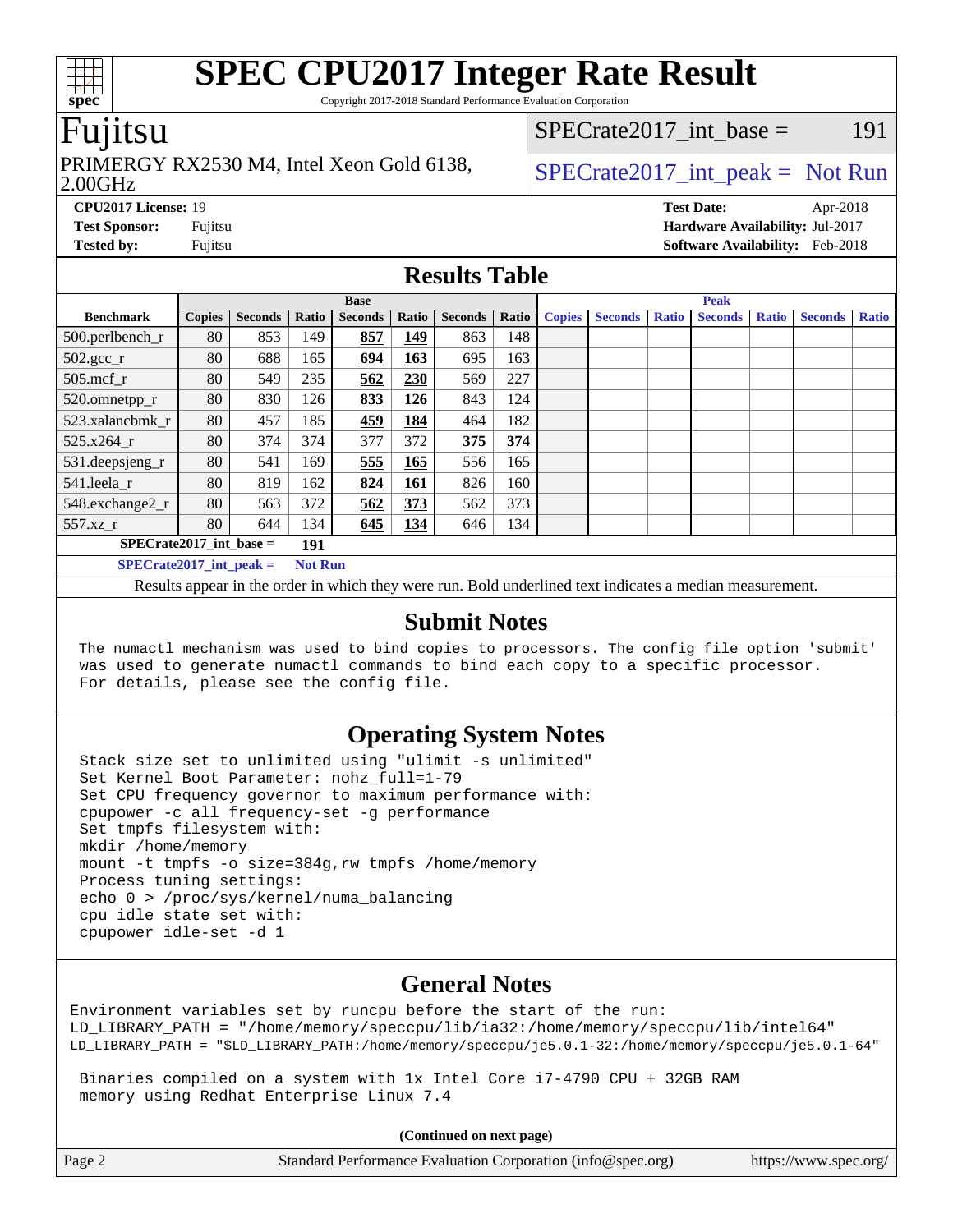Copyright 2017-2018 Standard Performance Evaluation Corporation

### Fujitsu

**[spec](http://www.spec.org/)**

2.00GHz PRIMERGY RX2530 M4, Intel Xeon Gold 6138,  $\big|$  [SPECrate2017\\_int\\_peak =](http://www.spec.org/auto/cpu2017/Docs/result-fields.html#SPECrate2017intpeak) Not Run

 $SPECTate2017\_int\_base = 191$ 

**[Tested by:](http://www.spec.org/auto/cpu2017/Docs/result-fields.html#Testedby)** Fujitsu **[Software Availability:](http://www.spec.org/auto/cpu2017/Docs/result-fields.html#SoftwareAvailability)** Feb-2018

**[CPU2017 License:](http://www.spec.org/auto/cpu2017/Docs/result-fields.html#CPU2017License)** 19 **[Test Date:](http://www.spec.org/auto/cpu2017/Docs/result-fields.html#TestDate)** Apr-2018 **[Test Sponsor:](http://www.spec.org/auto/cpu2017/Docs/result-fields.html#TestSponsor)** Fujitsu **[Hardware Availability:](http://www.spec.org/auto/cpu2017/Docs/result-fields.html#HardwareAvailability)** Jul-2017

### **[General Notes \(Continued\)](http://www.spec.org/auto/cpu2017/Docs/result-fields.html#GeneralNotes)**

 Transparent Huge Pages enabled by default Prior to runcpu invocation Filesystem page cache synced and cleared with: sync; echo 3 > /proc/sys/vm/drop\_caches runcpu command invoked through numactl i.e.: numactl --interleave=all runcpu <etc>

 jemalloc: configured and built at default for 32bit (i686) and 64bit (x86\_64) targets; jemalloc: built with the RedHat Enterprise 7.4, and the system compiler gcc 4.8.5; jemalloc: sources available via jemalloc.net

Yes: The test sponsor attests, as of date of publication, that CVE-2017-5754 (Meltdown) is mitigated in the system as tested and documented. Yes: The test sponsor attests, as of date of publication, that CVE-2017-5753 (Spectre variant 1) is mitigated in the system as tested and documented. Yes: The test sponsor attests, as of date of publication, that CVE-2017-5715 (Spectre variant 2) is mitigated in the system as tested and documented.

### **[Platform Notes](http://www.spec.org/auto/cpu2017/Docs/result-fields.html#PlatformNotes)**

 BIOS configuration: DCU Streamer Prefetcher = Disabled Override OS Energy Performance = Enabled Energy Performance = Performance Package C State limit = C0 LLC Dead Line Alloc = Disabled Stale AtoS = Enabled Sub NUMA Clustering = Enabled IMC Interleaving = 1-way Fan Control = Full Sysinfo program /home/memory/speccpu/bin/sysinfo Rev: r5797 of 2017-06-14 96c45e4568ad54c135fd618bcc091c0f running on RX2530M4 Wed Apr 4 00:26:10 2018 SUT (System Under Test) info as seen by some common utilities. For more information on this section, see <https://www.spec.org/cpu2017/Docs/config.html#sysinfo> From /proc/cpuinfo model name : Intel(R) Xeon(R) Gold 6138 CPU @ 2.00GHz 2 "physical id"s (chips) 80 "processors" cores, siblings (Caution: counting these is hw and system dependent. The following excerpts from /proc/cpuinfo might not be reliable. Use with caution.) cpu cores : 20 siblings : 40 **(Continued on next page)**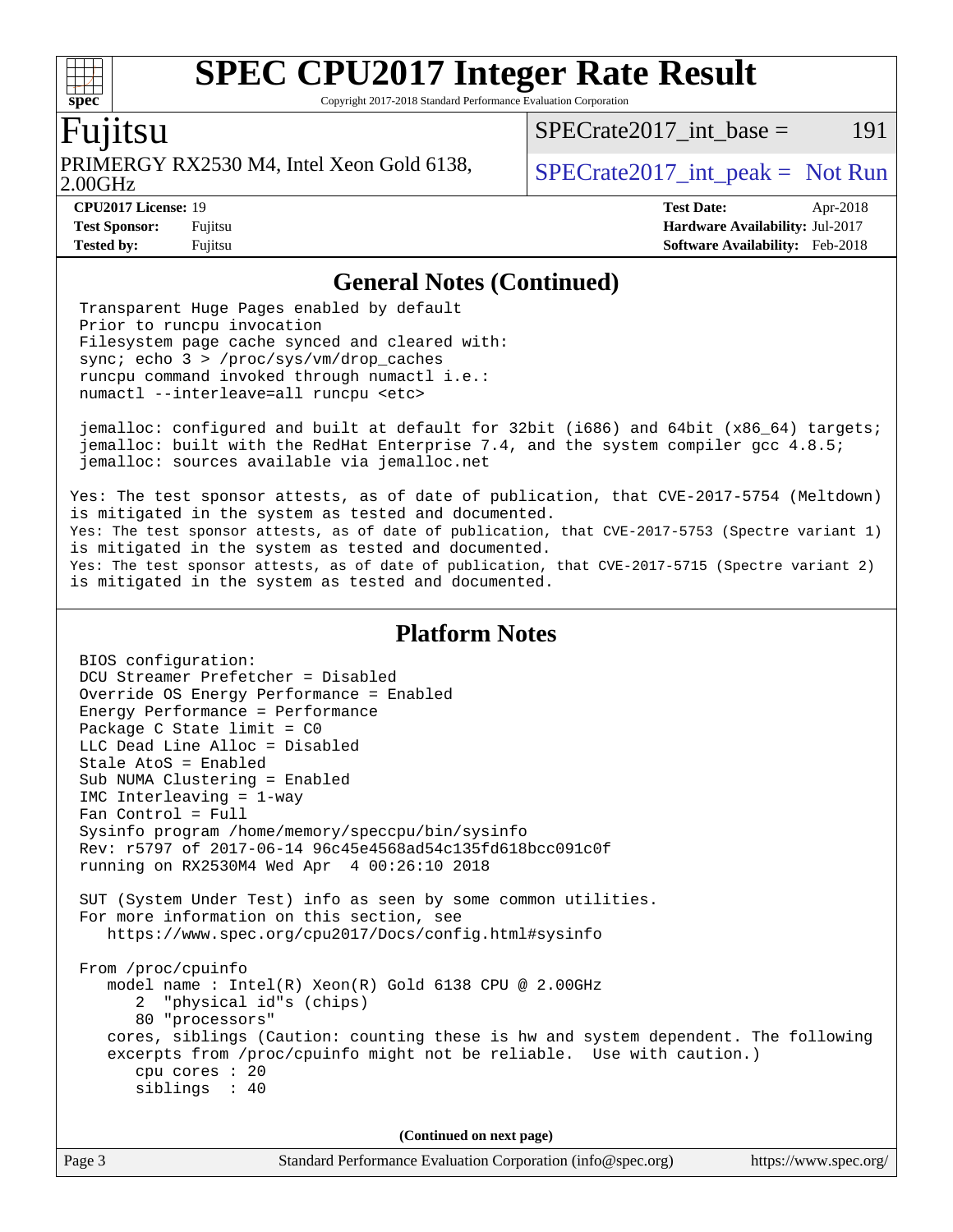Copyright 2017-2018 Standard Performance Evaluation Corporation

# Fujitsu

**[spec](http://www.spec.org/)**

2.00GHz PRIMERGY RX2530 M4, Intel Xeon Gold 6138,  $\big|$  [SPECrate2017\\_int\\_peak =](http://www.spec.org/auto/cpu2017/Docs/result-fields.html#SPECrate2017intpeak) Not Run

 $SPECTate2017\_int\_base = 191$ 

**[Tested by:](http://www.spec.org/auto/cpu2017/Docs/result-fields.html#Testedby)** Fujitsu **Fugital Example 2018 [Software Availability:](http://www.spec.org/auto/cpu2017/Docs/result-fields.html#SoftwareAvailability)** Feb-2018

**[CPU2017 License:](http://www.spec.org/auto/cpu2017/Docs/result-fields.html#CPU2017License)** 19 **[Test Date:](http://www.spec.org/auto/cpu2017/Docs/result-fields.html#TestDate)** Apr-2018 **[Test Sponsor:](http://www.spec.org/auto/cpu2017/Docs/result-fields.html#TestSponsor)** Fujitsu **[Hardware Availability:](http://www.spec.org/auto/cpu2017/Docs/result-fields.html#HardwareAvailability)** Jul-2017

### **[Platform Notes \(Continued\)](http://www.spec.org/auto/cpu2017/Docs/result-fields.html#PlatformNotes)**

 physical 0: cores 0 1 2 3 4 8 9 10 11 12 16 17 18 19 20 24 25 26 27 28 physical 1: cores 0 1 2 3 4 8 9 10 11 12 16 17 18 19 20 24 25 26 27 28

From lscpu:

|  | LLULL LUUPU.                                                                                                                                                                                                                                                        |                                                                                     |  |  |  |  |
|--|---------------------------------------------------------------------------------------------------------------------------------------------------------------------------------------------------------------------------------------------------------------------|-------------------------------------------------------------------------------------|--|--|--|--|
|  | Architecture:                                                                                                                                                                                                                                                       | x86 64                                                                              |  |  |  |  |
|  | $CPU$ op-mode( $s$ ):                                                                                                                                                                                                                                               | $32$ -bit, $64$ -bit                                                                |  |  |  |  |
|  | Byte Order:                                                                                                                                                                                                                                                         | Little Endian                                                                       |  |  |  |  |
|  | CPU(s):                                                                                                                                                                                                                                                             | 80                                                                                  |  |  |  |  |
|  | On-line CPU(s) list:                                                                                                                                                                                                                                                | $0 - 79$                                                                            |  |  |  |  |
|  | Thread( $s$ ) per core:                                                                                                                                                                                                                                             | 2                                                                                   |  |  |  |  |
|  | Core(s) per socket:                                                                                                                                                                                                                                                 | 20                                                                                  |  |  |  |  |
|  | Socket(s):                                                                                                                                                                                                                                                          | $\overline{2}$                                                                      |  |  |  |  |
|  | NUMA $node(s)$ :                                                                                                                                                                                                                                                    | 4                                                                                   |  |  |  |  |
|  | Vendor ID:                                                                                                                                                                                                                                                          | GenuineIntel                                                                        |  |  |  |  |
|  | CPU family:                                                                                                                                                                                                                                                         | 6                                                                                   |  |  |  |  |
|  | Model:                                                                                                                                                                                                                                                              | 85                                                                                  |  |  |  |  |
|  | Model name:                                                                                                                                                                                                                                                         | $Intel(R) Xeon(R) Gold 6138 CPU @ 2.00GHz$                                          |  |  |  |  |
|  | Stepping:                                                                                                                                                                                                                                                           | $\overline{4}$                                                                      |  |  |  |  |
|  | CPU MHz:                                                                                                                                                                                                                                                            | 2681.449                                                                            |  |  |  |  |
|  | $CPU$ max $MHz$ :                                                                                                                                                                                                                                                   | 3700.0000                                                                           |  |  |  |  |
|  | CPU min MHz:                                                                                                                                                                                                                                                        | 1000.0000                                                                           |  |  |  |  |
|  | BogoMIPS:                                                                                                                                                                                                                                                           | 3990.63                                                                             |  |  |  |  |
|  | Virtualization:                                                                                                                                                                                                                                                     | $VT - x$                                                                            |  |  |  |  |
|  | L1d cache:                                                                                                                                                                                                                                                          | 32K                                                                                 |  |  |  |  |
|  | Lli cache:                                                                                                                                                                                                                                                          | 32K                                                                                 |  |  |  |  |
|  | L2 cache:                                                                                                                                                                                                                                                           | 1024K                                                                               |  |  |  |  |
|  | $L3$ cache:                                                                                                                                                                                                                                                         | 28160K                                                                              |  |  |  |  |
|  | NUMA node0 CPU(s):                                                                                                                                                                                                                                                  | $0-2, 5, 6, 10-12, 15, 16, 40-42, 45, 46, 50-52, 55, 56$                            |  |  |  |  |
|  | NUMA nodel CPU(s):                                                                                                                                                                                                                                                  | 3, 4, 7-9, 13, 14, 17-19, 43, 44, 47-49, 53, 54, 57-59                              |  |  |  |  |
|  | NUMA node2 CPU(s):                                                                                                                                                                                                                                                  | 20-22, 25, 26, 30-32, 35, 36, 60-62, 65, 66, 70-72, 75, 76                          |  |  |  |  |
|  | NUMA node3 CPU(s):                                                                                                                                                                                                                                                  | 23, 24, 27-29, 33, 34, 37-39, 63, 64, 67-69, 73, 74, 77-79                          |  |  |  |  |
|  | Flags:                                                                                                                                                                                                                                                              | fpu vme de pse tsc msr pae mce cx8 apic sep mtrr pge mca cmov                       |  |  |  |  |
|  |                                                                                                                                                                                                                                                                     | pat pse36 clflush dts acpi mmx fxsr sse sse2 ss ht tm pbe syscall nx pdpe1gb rdtscp |  |  |  |  |
|  |                                                                                                                                                                                                                                                                     | lm constant_tsc art arch_perfmon pebs bts rep_good nopl xtopology nonstop_tsc       |  |  |  |  |
|  |                                                                                                                                                                                                                                                                     | aperfmperf eagerfpu pni pclmulqdq dtes64 monitor ds_cpl vmx smx est tm2 ssse3 sdbg  |  |  |  |  |
|  | fma cx16 xtpr pdcm pcid dca sse4_1 sse4_2 x2apic movbe popcnt tsc_deadline_timer aes<br>xsave avx f16c rdrand lahf_lm abm 3dnowprefetch ida arat epb invpcid_single pln pts<br>dtherm hwp hwp_act_window hwp_epp hwp_pkg_req intel_pt rsb_ctxsw spec_ctrl retpoline |                                                                                     |  |  |  |  |
|  |                                                                                                                                                                                                                                                                     |                                                                                     |  |  |  |  |
|  |                                                                                                                                                                                                                                                                     |                                                                                     |  |  |  |  |
|  |                                                                                                                                                                                                                                                                     | kaiser tpr_shadow vnmi flexpriority ept vpid fsgsbase tsc_adjust bmil hle avx2 smep |  |  |  |  |
|  |                                                                                                                                                                                                                                                                     | bmi2 erms invpcid rtm cqm mpx avx512f avx512dq rdseed adx smap clflushopt clwb      |  |  |  |  |
|  |                                                                                                                                                                                                                                                                     | avx512cd avx512bw avx512vl xsaveopt xsavec xgetbv1 cqm_llc cqm_occup_llc            |  |  |  |  |
|  |                                                                                                                                                                                                                                                                     |                                                                                     |  |  |  |  |
|  | /proc/cpuinfo cache data                                                                                                                                                                                                                                            |                                                                                     |  |  |  |  |
|  | cache size : $28160$ KB                                                                                                                                                                                                                                             |                                                                                     |  |  |  |  |
|  |                                                                                                                                                                                                                                                                     |                                                                                     |  |  |  |  |

 From numactl --hardware WARNING: a numactl 'node' might or might not correspond to a physical chip.

Page 4 Standard Performance Evaluation Corporation [\(info@spec.org\)](mailto:info@spec.org) <https://www.spec.org/> **(Continued on next page)**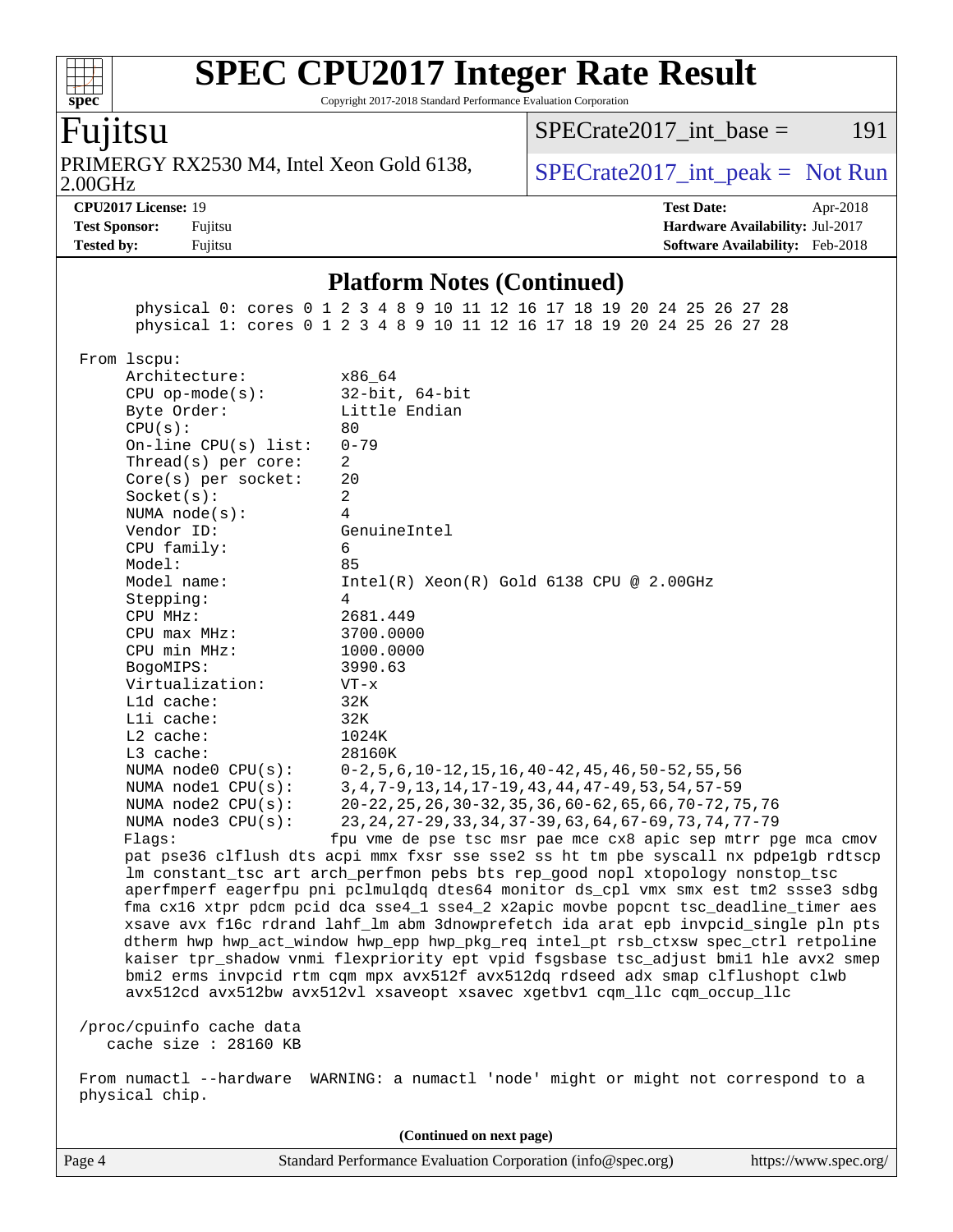Copyright 2017-2018 Standard Performance Evaluation Corporation

### Fujitsu

**[spec](http://www.spec.org/)**

 $+\ +$ 

2.00GHz PRIMERGY RX2530 M4, Intel Xeon Gold 6138,  $\vert$  [SPECrate2017\\_int\\_peak =](http://www.spec.org/auto/cpu2017/Docs/result-fields.html#SPECrate2017intpeak) Not Run

 $SPECTate2017\_int\_base = 191$ 

**[CPU2017 License:](http://www.spec.org/auto/cpu2017/Docs/result-fields.html#CPU2017License)** 19 **[Test Date:](http://www.spec.org/auto/cpu2017/Docs/result-fields.html#TestDate)** Apr-2018 **[Test Sponsor:](http://www.spec.org/auto/cpu2017/Docs/result-fields.html#TestSponsor)** Fujitsu **[Hardware Availability:](http://www.spec.org/auto/cpu2017/Docs/result-fields.html#HardwareAvailability)** Jul-2017 **[Tested by:](http://www.spec.org/auto/cpu2017/Docs/result-fields.html#Testedby)** Fujitsu **Fugital Example 2018 [Software Availability:](http://www.spec.org/auto/cpu2017/Docs/result-fields.html#SoftwareAvailability)** Feb-2018

### **[Platform Notes \(Continued\)](http://www.spec.org/auto/cpu2017/Docs/result-fields.html#PlatformNotes)**

 available: 4 nodes (0-3) node 0 cpus: 0 1 2 5 6 10 11 12 15 16 40 41 42 45 46 50 51 52 55 56 node 0 size: 95023 MB node 0 free: 94635 MB node 1 cpus: 3 4 7 8 9 13 14 17 18 19 43 44 47 48 49 53 54 57 58 59 node 1 size: 96760 MB node 1 free: 88991 MB node 2 cpus: 20 21 22 25 26 30 31 32 35 36 60 61 62 65 66 70 71 72 75 76 node 2 size: 96760 MB node 2 free: 96555 MB node 3 cpus: 23 24 27 28 29 33 34 37 38 39 63 64 67 68 69 73 74 77 78 79 node 3 size: 96628 MB node 3 free: 95021 MB node distances: node 0 1 2 3 0: 10 11 21 21 1: 11 10 21 21 2: 21 21 10 11 3: 21 21 11 10 From /proc/meminfo MemTotal: 394416720 kB HugePages\_Total: 0 Hugepagesize: 2048 kB /usr/bin/lsb\_release -d SUSE Linux Enterprise Server 12 SP2 From /etc/\*release\* /etc/\*version\* SuSE-release: SUSE Linux Enterprise Server 12 (x86\_64) VERSION = 12 PATCHLEVEL = 2 # This file is deprecated and will be removed in a future service pack or release. # Please check /etc/os-release for details about this release. os-release: NAME="SLES" VERSION="12-SP2" VERSION\_ID="12.2" PRETTY\_NAME="SUSE Linux Enterprise Server 12 SP2" ID="sles" ANSI\_COLOR="0;32" CPE\_NAME="cpe:/o:suse:sles:12:sp2" uname -a: Linux RX2530M4 4.4.114-92.64-default #1 SMP Thu Feb 1 19:18:19 UTC 2018 (c6ce5db) x86\_64 x86\_64 x86\_64 GNU/Linux **(Continued on next page)**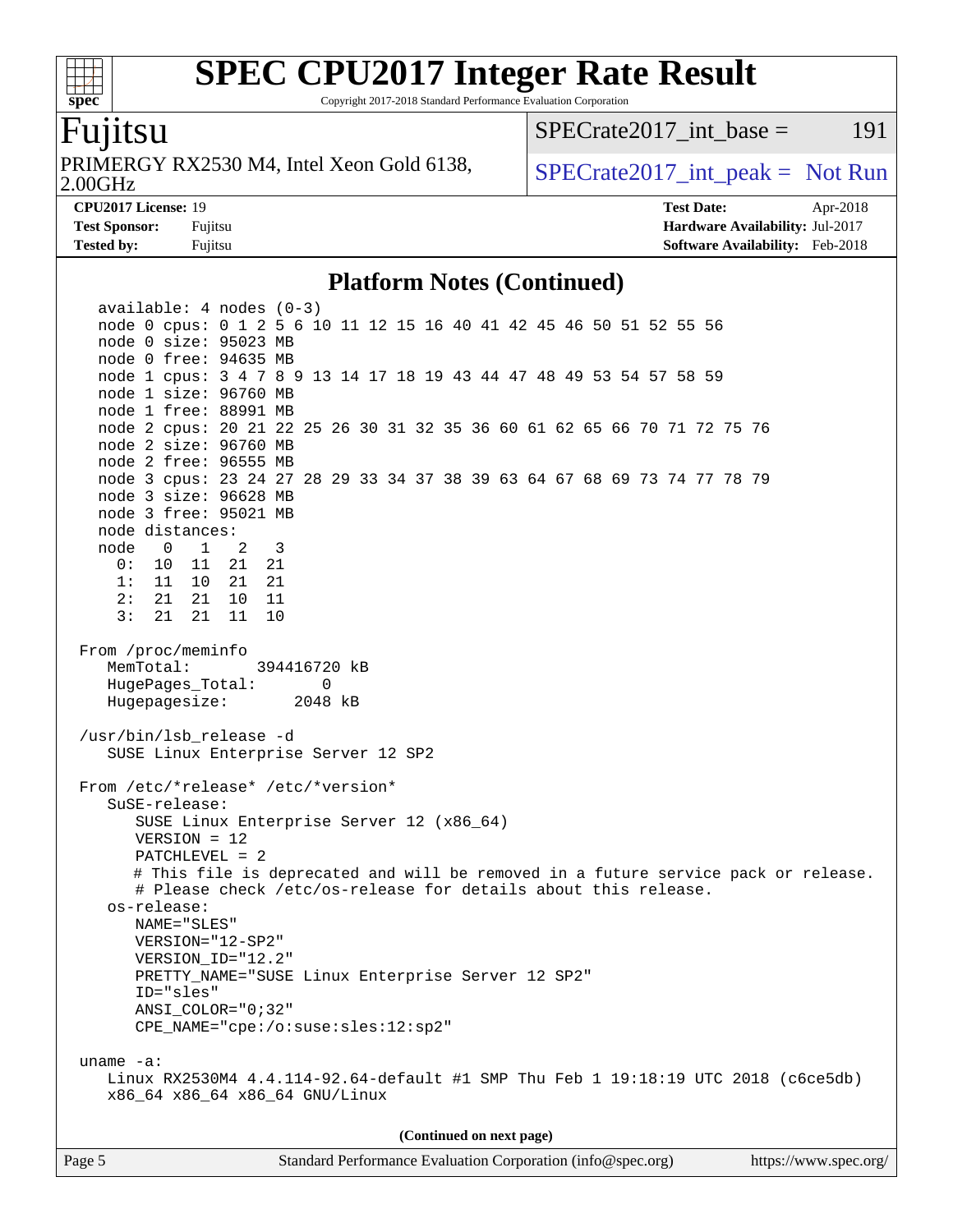Copyright 2017-2018 Standard Performance Evaluation Corporation

### Fujitsu

**[spec](http://www.spec.org/)**

 $+\prime$ 

2.00GHz PRIMERGY RX2530 M4, Intel Xeon Gold 6138,  $\vert$  [SPECrate2017\\_int\\_peak =](http://www.spec.org/auto/cpu2017/Docs/result-fields.html#SPECrate2017intpeak) Not Run

 $SPECTate2017\_int\_base = 191$ 

**[CPU2017 License:](http://www.spec.org/auto/cpu2017/Docs/result-fields.html#CPU2017License)** 19 **[Test Date:](http://www.spec.org/auto/cpu2017/Docs/result-fields.html#TestDate)** Apr-2018 **[Test Sponsor:](http://www.spec.org/auto/cpu2017/Docs/result-fields.html#TestSponsor)** Fujitsu **[Hardware Availability:](http://www.spec.org/auto/cpu2017/Docs/result-fields.html#HardwareAvailability)** Jul-2017 **[Tested by:](http://www.spec.org/auto/cpu2017/Docs/result-fields.html#Testedby)** Fujitsu **[Software Availability:](http://www.spec.org/auto/cpu2017/Docs/result-fields.html#SoftwareAvailability)** Feb-2018

### **[Platform Notes \(Continued\)](http://www.spec.org/auto/cpu2017/Docs/result-fields.html#PlatformNotes)**

run-level 3 Apr 4 00:11

 SPEC is set to: /home/memory/speccpu Filesystem Type Size Used Avail Use% Mounted on tmpfs tmpfs 384G 8.8G 376G 3% /home/memory

 Additional information from dmidecode follows. WARNING: Use caution when you interpret this section. The 'dmidecode' program reads system data which is "intended to allow hardware to be accurately determined", but the intent may not be met, as there are frequent changes to hardware, firmware, and the "DMTF SMBIOS" standard. BIOS FUJITSU // American Megatrends Inc. V5.0.0.12 R1.17.0 for D3383-A1x 02/08/2018 Memory:

24x Hynix HMA42GR7BJR4N-VK 16 GB 2 rank 2666

(End of data from sysinfo program)

### **[Compiler Version Notes](http://www.spec.org/auto/cpu2017/Docs/result-fields.html#CompilerVersionNotes)**

============================================================================== CC 500.perlbench  $r(base)$  502.gcc  $r(base)$  505.mcf  $r(base)$  525.x264  $r(base)$  557.xz\_r(base) ----------------------------------------------------------------------------- icc (ICC) 18.0.0 20170811 Copyright (C) 1985-2017 Intel Corporation. All rights reserved. ------------------------------------------------------------------------------ ============================================================================== CXXC 520.omnetpp\_r(base) 523.xalancbmk\_r(base) 531.deepsjeng\_r(base) 541.leela\_r(base) ----------------------------------------------------------------------------- icpc (ICC) 18.0.0 20170811 Copyright (C) 1985-2017 Intel Corporation. All rights reserved. ------------------------------------------------------------------------------ ============================================================================== FC 548.exchange2\_r(base) ----------------------------------------------------------------------------- ifort (IFORT) 18.0.0 20170811 Copyright (C) 1985-2017 Intel Corporation. All rights reserved. ------------------------------------------------------------------------------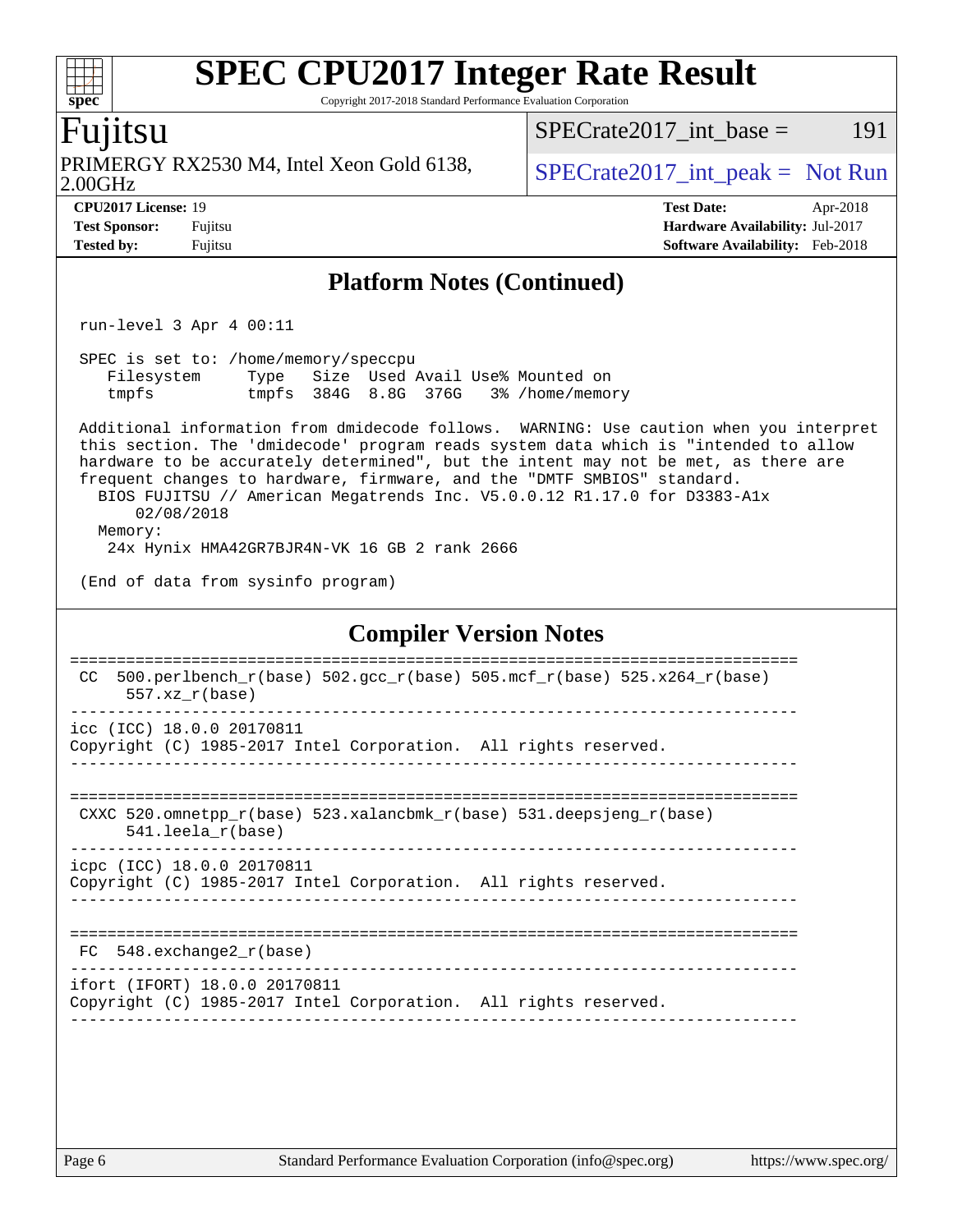Copyright 2017-2018 Standard Performance Evaluation Corporation

## Fujitsu

**[spec](http://www.spec.org/)**

 $\pm\pm$ 

2.00GHz PRIMERGY RX2530 M4, Intel Xeon Gold 6138,  $\big|$  [SPECrate2017\\_int\\_peak =](http://www.spec.org/auto/cpu2017/Docs/result-fields.html#SPECrate2017intpeak) Not Run

 $SPECTate2017\_int\_base = 191$ 

**[CPU2017 License:](http://www.spec.org/auto/cpu2017/Docs/result-fields.html#CPU2017License)** 19 **[Test Date:](http://www.spec.org/auto/cpu2017/Docs/result-fields.html#TestDate)** Apr-2018 **[Test Sponsor:](http://www.spec.org/auto/cpu2017/Docs/result-fields.html#TestSponsor)** Fujitsu **[Hardware Availability:](http://www.spec.org/auto/cpu2017/Docs/result-fields.html#HardwareAvailability)** Jul-2017 **[Tested by:](http://www.spec.org/auto/cpu2017/Docs/result-fields.html#Testedby)** Fujitsu **[Software Availability:](http://www.spec.org/auto/cpu2017/Docs/result-fields.html#SoftwareAvailability)** Feb-2018

# **[Base Compiler Invocation](http://www.spec.org/auto/cpu2017/Docs/result-fields.html#BaseCompilerInvocation)**

[C benchmarks:](http://www.spec.org/auto/cpu2017/Docs/result-fields.html#Cbenchmarks)

[icc](http://www.spec.org/cpu2017/results/res2018q2/cpu2017-20180417-05014.flags.html#user_CCbase_intel_icc_18.0_66fc1ee009f7361af1fbd72ca7dcefbb700085f36577c54f309893dd4ec40d12360134090235512931783d35fd58c0460139e722d5067c5574d8eaf2b3e37e92)

[C++ benchmarks](http://www.spec.org/auto/cpu2017/Docs/result-fields.html#CXXbenchmarks): [icpc](http://www.spec.org/cpu2017/results/res2018q2/cpu2017-20180417-05014.flags.html#user_CXXbase_intel_icpc_18.0_c510b6838c7f56d33e37e94d029a35b4a7bccf4766a728ee175e80a419847e808290a9b78be685c44ab727ea267ec2f070ec5dc83b407c0218cded6866a35d07)

[Fortran benchmarks:](http://www.spec.org/auto/cpu2017/Docs/result-fields.html#Fortranbenchmarks) [ifort](http://www.spec.org/cpu2017/results/res2018q2/cpu2017-20180417-05014.flags.html#user_FCbase_intel_ifort_18.0_8111460550e3ca792625aed983ce982f94888b8b503583aa7ba2b8303487b4d8a21a13e7191a45c5fd58ff318f48f9492884d4413fa793fd88dd292cad7027ca)

## **[Base Portability Flags](http://www.spec.org/auto/cpu2017/Docs/result-fields.html#BasePortabilityFlags)**

 500.perlbench\_r: [-DSPEC\\_LP64](http://www.spec.org/cpu2017/results/res2018q2/cpu2017-20180417-05014.flags.html#b500.perlbench_r_basePORTABILITY_DSPEC_LP64) [-DSPEC\\_LINUX\\_X64](http://www.spec.org/cpu2017/results/res2018q2/cpu2017-20180417-05014.flags.html#b500.perlbench_r_baseCPORTABILITY_DSPEC_LINUX_X64) 502.gcc\_r: [-DSPEC\\_LP64](http://www.spec.org/cpu2017/results/res2018q2/cpu2017-20180417-05014.flags.html#suite_basePORTABILITY502_gcc_r_DSPEC_LP64) 505.mcf\_r: [-DSPEC\\_LP64](http://www.spec.org/cpu2017/results/res2018q2/cpu2017-20180417-05014.flags.html#suite_basePORTABILITY505_mcf_r_DSPEC_LP64) 520.omnetpp\_r: [-DSPEC\\_LP64](http://www.spec.org/cpu2017/results/res2018q2/cpu2017-20180417-05014.flags.html#suite_basePORTABILITY520_omnetpp_r_DSPEC_LP64) 523.xalancbmk\_r: [-DSPEC\\_LP64](http://www.spec.org/cpu2017/results/res2018q2/cpu2017-20180417-05014.flags.html#suite_basePORTABILITY523_xalancbmk_r_DSPEC_LP64) [-DSPEC\\_LINUX](http://www.spec.org/cpu2017/results/res2018q2/cpu2017-20180417-05014.flags.html#b523.xalancbmk_r_baseCXXPORTABILITY_DSPEC_LINUX) 525.x264\_r: [-DSPEC\\_LP64](http://www.spec.org/cpu2017/results/res2018q2/cpu2017-20180417-05014.flags.html#suite_basePORTABILITY525_x264_r_DSPEC_LP64) 531.deepsjeng\_r: [-DSPEC\\_LP64](http://www.spec.org/cpu2017/results/res2018q2/cpu2017-20180417-05014.flags.html#suite_basePORTABILITY531_deepsjeng_r_DSPEC_LP64) 541.leela\_r: [-DSPEC\\_LP64](http://www.spec.org/cpu2017/results/res2018q2/cpu2017-20180417-05014.flags.html#suite_basePORTABILITY541_leela_r_DSPEC_LP64) 548.exchange2\_r: [-DSPEC\\_LP64](http://www.spec.org/cpu2017/results/res2018q2/cpu2017-20180417-05014.flags.html#suite_basePORTABILITY548_exchange2_r_DSPEC_LP64) 557.xz\_r: [-DSPEC\\_LP64](http://www.spec.org/cpu2017/results/res2018q2/cpu2017-20180417-05014.flags.html#suite_basePORTABILITY557_xz_r_DSPEC_LP64)

# **[Base Optimization Flags](http://www.spec.org/auto/cpu2017/Docs/result-fields.html#BaseOptimizationFlags)**

#### [C benchmarks](http://www.spec.org/auto/cpu2017/Docs/result-fields.html#Cbenchmarks):

[-Wl,-z,muldefs](http://www.spec.org/cpu2017/results/res2018q2/cpu2017-20180417-05014.flags.html#user_CCbase_link_force_multiple1_b4cbdb97b34bdee9ceefcfe54f4c8ea74255f0b02a4b23e853cdb0e18eb4525ac79b5a88067c842dd0ee6996c24547a27a4b99331201badda8798ef8a743f577) [-xCORE-AVX2](http://www.spec.org/cpu2017/results/res2018q2/cpu2017-20180417-05014.flags.html#user_CCbase_f-xCORE-AVX2) [-ipo](http://www.spec.org/cpu2017/results/res2018q2/cpu2017-20180417-05014.flags.html#user_CCbase_f-ipo) [-O3](http://www.spec.org/cpu2017/results/res2018q2/cpu2017-20180417-05014.flags.html#user_CCbase_f-O3) [-no-prec-div](http://www.spec.org/cpu2017/results/res2018q2/cpu2017-20180417-05014.flags.html#user_CCbase_f-no-prec-div) [-qopt-mem-layout-trans=3](http://www.spec.org/cpu2017/results/res2018q2/cpu2017-20180417-05014.flags.html#user_CCbase_f-qopt-mem-layout-trans_de80db37974c74b1f0e20d883f0b675c88c3b01e9d123adea9b28688d64333345fb62bc4a798493513fdb68f60282f9a726aa07f478b2f7113531aecce732043) [-L/usr/local/je5.0.1-64/lib](http://www.spec.org/cpu2017/results/res2018q2/cpu2017-20180417-05014.flags.html#user_CCbase_jemalloc_link_path64_4b10a636b7bce113509b17f3bd0d6226c5fb2346b9178c2d0232c14f04ab830f976640479e5c33dc2bcbbdad86ecfb6634cbbd4418746f06f368b512fced5394) [-ljemalloc](http://www.spec.org/cpu2017/results/res2018q2/cpu2017-20180417-05014.flags.html#user_CCbase_jemalloc_link_lib_d1249b907c500fa1c0672f44f562e3d0f79738ae9e3c4a9c376d49f265a04b9c99b167ecedbf6711b3085be911c67ff61f150a17b3472be731631ba4d0471706)

[C++ benchmarks:](http://www.spec.org/auto/cpu2017/Docs/result-fields.html#CXXbenchmarks)

[-Wl,-z,muldefs](http://www.spec.org/cpu2017/results/res2018q2/cpu2017-20180417-05014.flags.html#user_CXXbase_link_force_multiple1_b4cbdb97b34bdee9ceefcfe54f4c8ea74255f0b02a4b23e853cdb0e18eb4525ac79b5a88067c842dd0ee6996c24547a27a4b99331201badda8798ef8a743f577) [-xCORE-AVX2](http://www.spec.org/cpu2017/results/res2018q2/cpu2017-20180417-05014.flags.html#user_CXXbase_f-xCORE-AVX2) [-ipo](http://www.spec.org/cpu2017/results/res2018q2/cpu2017-20180417-05014.flags.html#user_CXXbase_f-ipo) [-O3](http://www.spec.org/cpu2017/results/res2018q2/cpu2017-20180417-05014.flags.html#user_CXXbase_f-O3) [-no-prec-div](http://www.spec.org/cpu2017/results/res2018q2/cpu2017-20180417-05014.flags.html#user_CXXbase_f-no-prec-div) [-qopt-mem-layout-trans=3](http://www.spec.org/cpu2017/results/res2018q2/cpu2017-20180417-05014.flags.html#user_CXXbase_f-qopt-mem-layout-trans_de80db37974c74b1f0e20d883f0b675c88c3b01e9d123adea9b28688d64333345fb62bc4a798493513fdb68f60282f9a726aa07f478b2f7113531aecce732043) [-L/usr/local/je5.0.1-64/lib](http://www.spec.org/cpu2017/results/res2018q2/cpu2017-20180417-05014.flags.html#user_CXXbase_jemalloc_link_path64_4b10a636b7bce113509b17f3bd0d6226c5fb2346b9178c2d0232c14f04ab830f976640479e5c33dc2bcbbdad86ecfb6634cbbd4418746f06f368b512fced5394) [-ljemalloc](http://www.spec.org/cpu2017/results/res2018q2/cpu2017-20180417-05014.flags.html#user_CXXbase_jemalloc_link_lib_d1249b907c500fa1c0672f44f562e3d0f79738ae9e3c4a9c376d49f265a04b9c99b167ecedbf6711b3085be911c67ff61f150a17b3472be731631ba4d0471706)

#### [Fortran benchmarks](http://www.spec.org/auto/cpu2017/Docs/result-fields.html#Fortranbenchmarks):

[-Wl,-z,muldefs](http://www.spec.org/cpu2017/results/res2018q2/cpu2017-20180417-05014.flags.html#user_FCbase_link_force_multiple1_b4cbdb97b34bdee9ceefcfe54f4c8ea74255f0b02a4b23e853cdb0e18eb4525ac79b5a88067c842dd0ee6996c24547a27a4b99331201badda8798ef8a743f577) [-xCORE-AVX2](http://www.spec.org/cpu2017/results/res2018q2/cpu2017-20180417-05014.flags.html#user_FCbase_f-xCORE-AVX2) [-ipo](http://www.spec.org/cpu2017/results/res2018q2/cpu2017-20180417-05014.flags.html#user_FCbase_f-ipo) [-O3](http://www.spec.org/cpu2017/results/res2018q2/cpu2017-20180417-05014.flags.html#user_FCbase_f-O3) [-no-prec-div](http://www.spec.org/cpu2017/results/res2018q2/cpu2017-20180417-05014.flags.html#user_FCbase_f-no-prec-div) [-qopt-mem-layout-trans=3](http://www.spec.org/cpu2017/results/res2018q2/cpu2017-20180417-05014.flags.html#user_FCbase_f-qopt-mem-layout-trans_de80db37974c74b1f0e20d883f0b675c88c3b01e9d123adea9b28688d64333345fb62bc4a798493513fdb68f60282f9a726aa07f478b2f7113531aecce732043) [-nostandard-realloc-lhs](http://www.spec.org/cpu2017/results/res2018q2/cpu2017-20180417-05014.flags.html#user_FCbase_f_2003_std_realloc_82b4557e90729c0f113870c07e44d33d6f5a304b4f63d4c15d2d0f1fab99f5daaed73bdb9275d9ae411527f28b936061aa8b9c8f2d63842963b95c9dd6426b8a) [-align array32byte](http://www.spec.org/cpu2017/results/res2018q2/cpu2017-20180417-05014.flags.html#user_FCbase_align_array32byte_b982fe038af199962ba9a80c053b8342c548c85b40b8e86eb3cc33dee0d7986a4af373ac2d51c3f7cf710a18d62fdce2948f201cd044323541f22fc0fffc51b6) [-L/usr/local/je5.0.1-64/lib](http://www.spec.org/cpu2017/results/res2018q2/cpu2017-20180417-05014.flags.html#user_FCbase_jemalloc_link_path64_4b10a636b7bce113509b17f3bd0d6226c5fb2346b9178c2d0232c14f04ab830f976640479e5c33dc2bcbbdad86ecfb6634cbbd4418746f06f368b512fced5394) [-ljemalloc](http://www.spec.org/cpu2017/results/res2018q2/cpu2017-20180417-05014.flags.html#user_FCbase_jemalloc_link_lib_d1249b907c500fa1c0672f44f562e3d0f79738ae9e3c4a9c376d49f265a04b9c99b167ecedbf6711b3085be911c67ff61f150a17b3472be731631ba4d0471706)